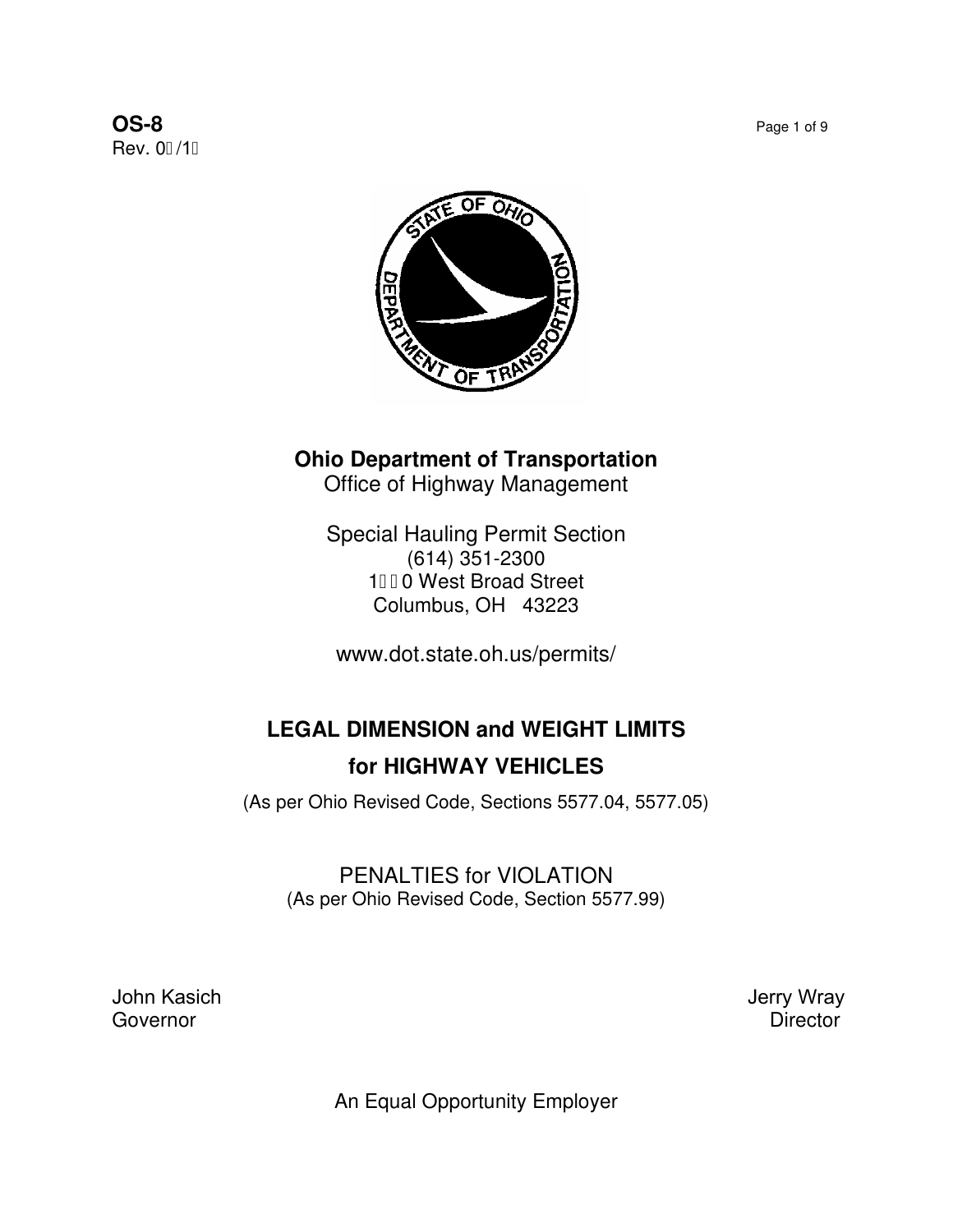#### **MAXIMUM OVERALL DIMENSIONS**

| (including any loads)                                                                                    |             |                                                                                                                                   |                           |
|----------------------------------------------------------------------------------------------------------|-------------|-----------------------------------------------------------------------------------------------------------------------------------|---------------------------|
| Width of municipal passenger bus                                                                         | $8' - 8''$  | Length of saddlemount vehicle transporter<br>operated on all Interstate, US and State routes                                      | $97' - 0''$               |
| Width of passenger bus operated over freeways                                                            | $8' - 6'$   |                                                                                                                                   |                           |
| Width of traction engine                                                                                 | $11' - 0$ " | Length of saddlemount vehicle transporter<br>operated on other roadways                                                           | $75' - 0''$               |
| Width of recreational vehicles                                                                           | $8' - 6'$   | Length of any other combination                                                                                                   | $65' - 0$<br>$45' - 00''$ |
| Width of all other vehicles                                                                              | $8' - 6'$   |                                                                                                                                   |                           |
|                                                                                                          | $66' - 0$   | Length of recreational vehicles                                                                                                   |                           |
| Length of muncipal passenger bus                                                                         |             | Length of all other vehicles                                                                                                      | $50\&0$                   |
| Length of all other passenger bus type vehicles                                                          | $45' - 0$   | Length of automobile or boat transporter (plus                                                                                    | $65' - 0$ "               |
| Length of semitrailer used in a commercial<br>tractor-semitrailer combination                            | $53' - 0$   | load overhang of $3'$ -0" in front and $4'$ -0" in<br>rear)                                                                       |                           |
| Length of semitrailer or full trailer used in a<br>commercial tractor-semitrailer-trailer<br>combination | $28' - 6'$  | Length of stinger-steered automobile or boat<br>transporter (plus load overhang of 3'-0" in<br>front and $4^{\circ}$ -0" in rear) | $75' - 0''$               |
|                                                                                                          |             | Height of all vehicles                                                                                                            | $13' - 6'$                |
|                                                                                                          |             |                                                                                                                                   |                           |

Sec. 5577.05:

- (A) No vehicle shall be operated upon the public highways, streets, bridges, and culverts within the state, whose dimensions exceed those specified in this section.
- (B) No such vehicle shall have a width in excess of:
	- (1) 8'-8" for passenger bus type vehicles operated exclusively within municipal corporations;
	- (2) 8'-6", excluding such safety devices as are required by law, for passenger bus type vehicles operated over freeways, and such other state roads with minimum pavement widths of twenty-two feet, except those roads or portions thereof over which operation of 8'-6" buses is prohibited by order of the director of transportation;
	- (3) 11' for traction engines;
	- (4) 8'-6" for recreational vehicles, excluding safety devices and retracted awnings and other appurtenances of 6" or less in width and except that the director may prohibit the operation of 8'-6" recreational vehicles on designated state highways or portions of highways;
	- (5) 8'-6", including load, for all other vehicles, except that the director may prohibit the operation of 8'-6" vehicles on such state highways or portions thereof as the director designates.
- (C) No such vehicle shall have a length in excess of:
	- (1) 66' for passenger bus type vehicles and articulated passenger bus type vehicles operated by a regional transit authority pursuant to sections 306.30 to 306.54 of the Revised Code;
	- (2) 45' for all other passenger bus type vehicles;
	- (3) 53' for any semitrailer when operated in a commercial tractor-semitrailer combination, with or without load, except that the director may prohibit the operation of any such commercial tractor-semitrailer combination on such state highways or portions thereof as the director designates.
	- (4) 28'-6" for any semitrailer or trailer when operated in a commercial tractor-semitrailer-trailer or commercial tractorsemitrailer-semitrailer combination, except that the director may prohibit the operation of any such commercial tractor-semitrailer-trailer or commercial tractor-semitrailer-semitrailer combination on such state highways or portions thereof as the director designates;
	- (5) (a) 97' for drive-away saddlemount vehicle transporter combinations and drive-away saddlemount with fullmount vehicle transporter combinations, when operated on all Interstate, US and State routes, including reasonable access travel on all other roadway for a distance not to exceed one road mile; not to exceed three saddlemounted vehicles, but which may include one fullmount.
		- (b) 75 $\alpha$  drive-away saddlemount vehicle transporter combinations and drive-away saddlemount with fullmount vehicle transporter combinations, when operated on all roadways not designated as an Interstate, US and State routes, other than roadways within one road mile of any Interstate, US and State routes, not to exceed three saddlemounted vehciles, but which may include one fullmount.
	- (6) 65' for any other combination of vehicles coupled together, with or without load, except as provided in divisions  $(C)(3)$  and  $(4)$ , and in division  $(E)$  of this section;
	- (7) 45' for recreational vehicles;
	- $(8)$  70' for all other vehicles except trailers and semitrailers, with or without load.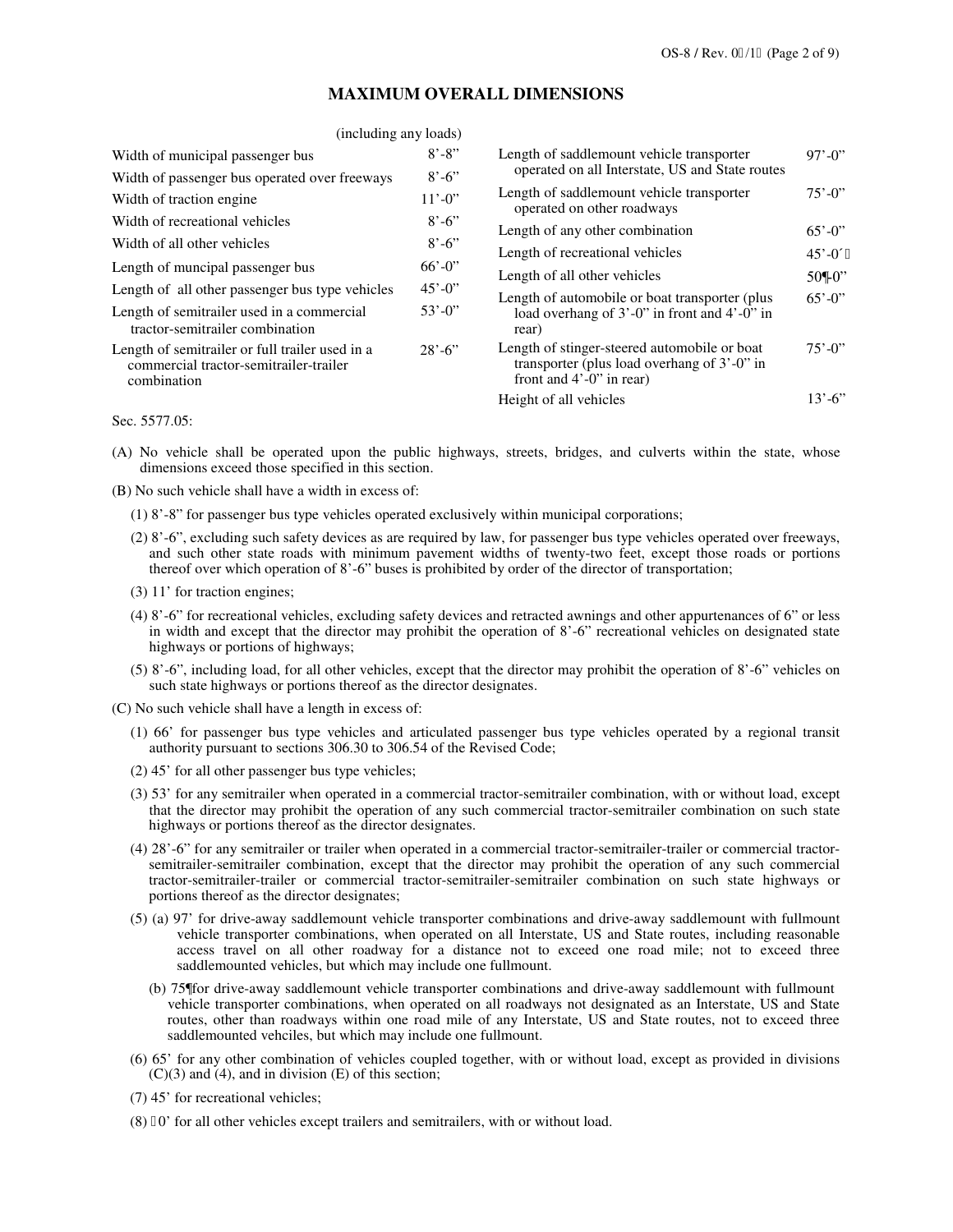#### **MAXIMUM OVERALL DIMENSIONS** (continued)

- (D) No such vehicle shall have a height in excess of 13'-6", with or without load.
- (E) An automobile transporter or boat transporter shall be allowed a length of 65' and a stinger-steered automobile transporter or stinger-steered boat transporter shall be allowed a length of 75', except that the load thereon may extend no more than 4' beyond the rear of such vehicles and may extend no more than 3' beyond the front of such vehicles, and except further that the director may prohibit the operation of a stinger-steered automobile transporter, stingersteered boat transporter, or a B-train assembly on any state highway or portion thereof that the director designates.
- (F) The widths prescribed in division (B) of this section shall not include side mirrors, turn signal lamps, marker lamps, handholds for cab entry and egress, flexible fender extensions, mud flaps, splash and spray suppressant devices, and load-induced tire bulge.

The width prescribed in division  $(B)(5)$  of this section shall not include automatic covering devices, tarp and tarp hardware, and tiedown assemblies, provided these safety devices do not extend more than three inches from each side of the vehicle.

The lengths prescribed in divisions  $(C)(2)$  to  $(7)$  of this section shall not include safety devices, bumpers attached to the front or rear of such bus or combination, B-train assembly used between the first and second semitrailer of a commercial tractor-semitrailer-semitrailer combination, energy conservation devices as provided in any regulations adopted by the secretary of the United States department of transportation, or any noncargo-carrying refrigeration equipment attached to the front of trailers and semitrailers. In special cases, vehicles whose dimensions exceed those prescribed by this section may operate in accordance with rules adopted by the director.

(G) This section does not apply to fire engines, fire trucks, or other vehicles or apparatus belonging to any municipal corporation or to the volunteer fire department of any municipal corporation or used by such department in the discharge of its functions. This section does not apply to vehicles and pole trailers used in the transportation of wooden and metal poles, nor to the transportation of pipes or well-drilling equipment, nor to farm machinery and equipment. The owner or operator of any vehicle, machinery, or equipment not specifically enumerated in this section but the dimensions of which exceed the dimensions provided by this section, when operating the same on the highways and streets of this state, shall comply with the rules of the director governing such movement, which the director may adopt. Sections 119.01 to 119.13 of the Revised Code apply to any rules the director adopts under this section, or the amendment or rescission thereof, and any person adversely affected shall have the same right of appeal as provided in those sections.

This section does not require the state, a municipal corporation, county, township, or any railroad or other private corporation to provide sufficient vertical clearance to permit the operation of such vehicle, or to make any changes in or about existing structures now crossing streets, roads, and other public thoroughfares in this state.

(H) As used in this section, "recreational vehicle" has the same meaning as in section 4501.01 of the Revised Code.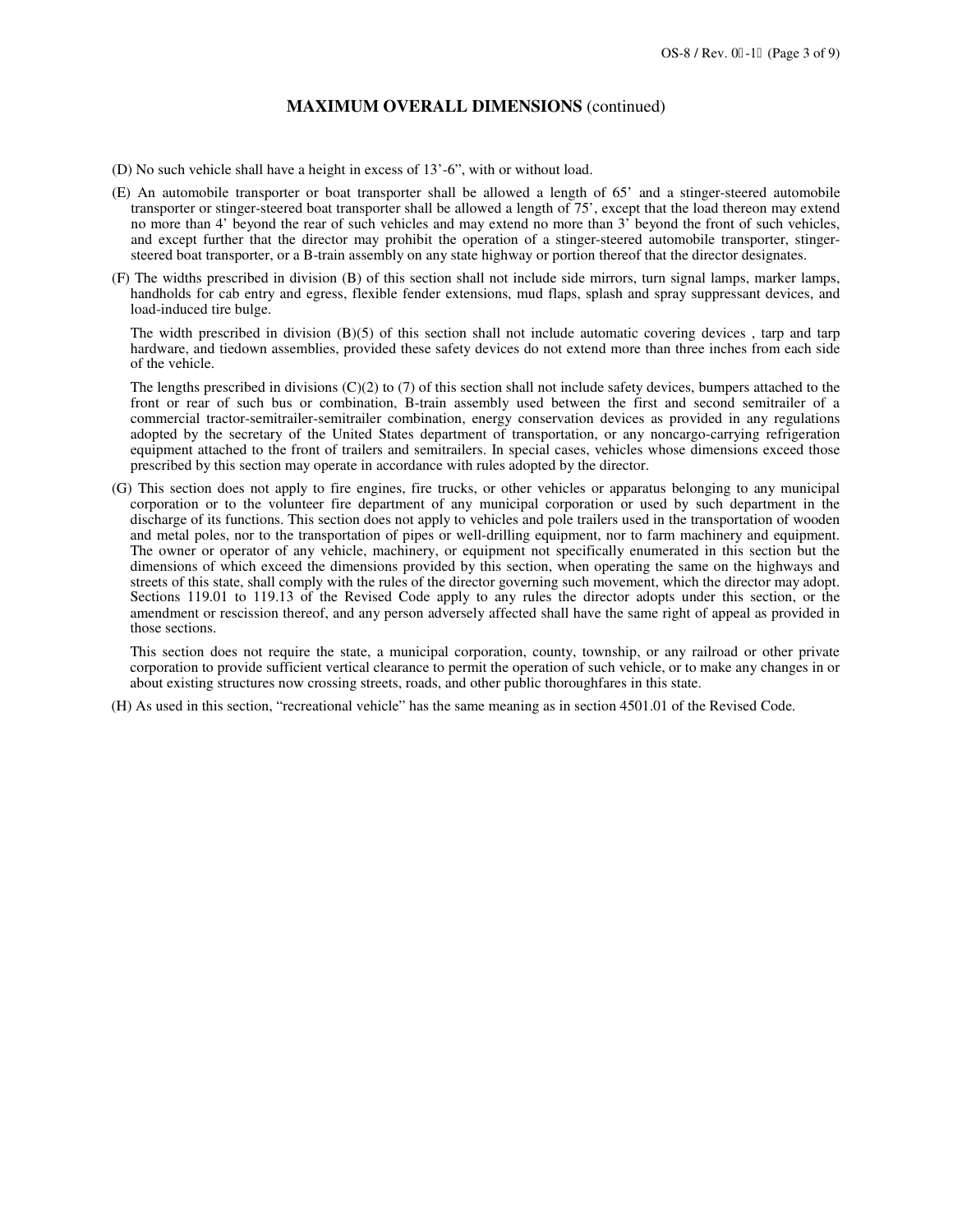#### **MAXIMUM WEIGHTS**

- Sec. 5577.04 Maximum axle load, wheel load, gross weights, for pneumatic tired vehicles.
- (A) The maximum wheel load of any one wheel of any vehicle, trackless trolley, load, object, or structure operated or moved upon improved public highways, streets, bridges, or culverts shall not exceed six hundred fifty pounds per inch width of pneumatic tire, measured as prescribed by section 5577.03 of the Revised Code.
- (B) The weight of vehicle and load imposed upon a road surface that is part of the interstate system by vehicles with pneumatic tires shall not exceed any of the following weight limitations:
	- (1) On any one axle, twenty thousand pounds;
	- (2) On any tandem axle, thirty-four thousand pounds;
	- (3) On any two or more consecutive axles, the maximum weight as determined by application of the formula provided in division (C) of this section.
- (C) For purposes of division (B)(3) of this section, the maximum gross weight on any two or more consecutive axles shall be determined by application of the following formula:

$$
W = 500(LN/N-1) + 12N + 36.
$$

In this formula, W equals the overall gross weight on any group of two or more consecutive axles to the nearest five hundred pounds, L equals the distance in rounded whole feet between the extreme of any group of two or more consecutive axles, and N equals the number of axles in the group under consideration. However, two consecutive sets of tandem axles may carry a gross load of thirty-four thousand pounds each, provided the overall distance between the first and last axles of such consecutive sets of tandem axles is thirty-six feet or more.

- (D) Except as provided in division (I) of this section, the weight of vehicle and load imposed upon a road surface that is not part of the interstate system by vehicles with pneumatic tires shall not exceed any of the following weight limitations:
	- (1) On any one axle, twenty thousand pounds;
	- (2) On any two successive axles:
		- (a) Spaced four feet or less apart, and weighed simultaneously, twenty-four thousand pounds;
		- (b) Spaced more than four feet apart, and weighed simultaneously, thirty-four thousand pounds, plus one thousand pounds per foot or fraction thereof, over four feet, not to exceed forty thousand pounds.
	- (3) On any three successive load-bearing axles designed to equalize the load between such axles and spaced so that each such axle of the three-axle group is more than four feet from the next axle in the three-axle group and so that the spacing between the first axle and the third axle of the three-axle group is no more than nine feet, and with such load-bearing three-axle group weighed simultaneously as a unit:
		- (a) Forty-eight thousand pounds, with the total weight of vehicle and load not exceeding thirty-eight thousand pounds plus an additional nine hundred pounds for each foot of spacing between the front axle and the rearmost axle of the vehicle;
		- (b) As an alternative to division  $(D)(3)(a)$  of this section, forty-two thousand five hundred pounds, if part of a sixaxle vehicle combination with at least twenty feet of spacing between the front axle and rearmost axle, with the total weight of vehicle and load not exceeding fifty-four thousand pounds plus an additional six hundred pounds for each foot of spacing between the front axle and the rearmost axle of the vehicle.
	- (4) The total weight of vehicle and load utilizing any combination of axles, other than as provided for three-axle groups in division (D) of this section, shall not exceed thirty-eight thousand pounds plus an additional nine hundred pounds for each foot of spacing between the front axle and rearmost axle of the vehicle.
- (E) Notwithstanding divisions (B) and (D) of this section, the maximum overall gross weight of vehicle and load imposed upon the road surface shall not exceed eighty thousand pounds.
- (F) Notwithstanding any other provision of law, when a vehicle is towing another vehicle, such drawbar or other connection shall be of a length such as will limit the spacing between nearest axles of the respective vehicles to a distance not in excess of twelve feet and six inches.
- (G) As used in division (B) of this section, "tandem axle" means two or more consecutive axles whose centers may be included between parallel transverse vertical planes spaced more than forty inches but not more than ninety-six inches apart, extending across the full width of the vehicle.
- (H) This section does not apply to passenger bus type vehicles operated by a regional transit authority pursuant to sections 306.30 to 306.54 of the Revised Code.
- (I) Either division (B) or (D) of this section applies to the weight of a vehicle and its load imposed upon any road surface that is not a part of the interstate system by vehicles with pneumatic tires. As between divisions (B) and (D) of this section, only the division that yields the highest total gross vehicle weight limit shall be applied to any such vehicle. Once that division is determined, only the limits contained in the subdivisions of that division shall apply to that vehicle.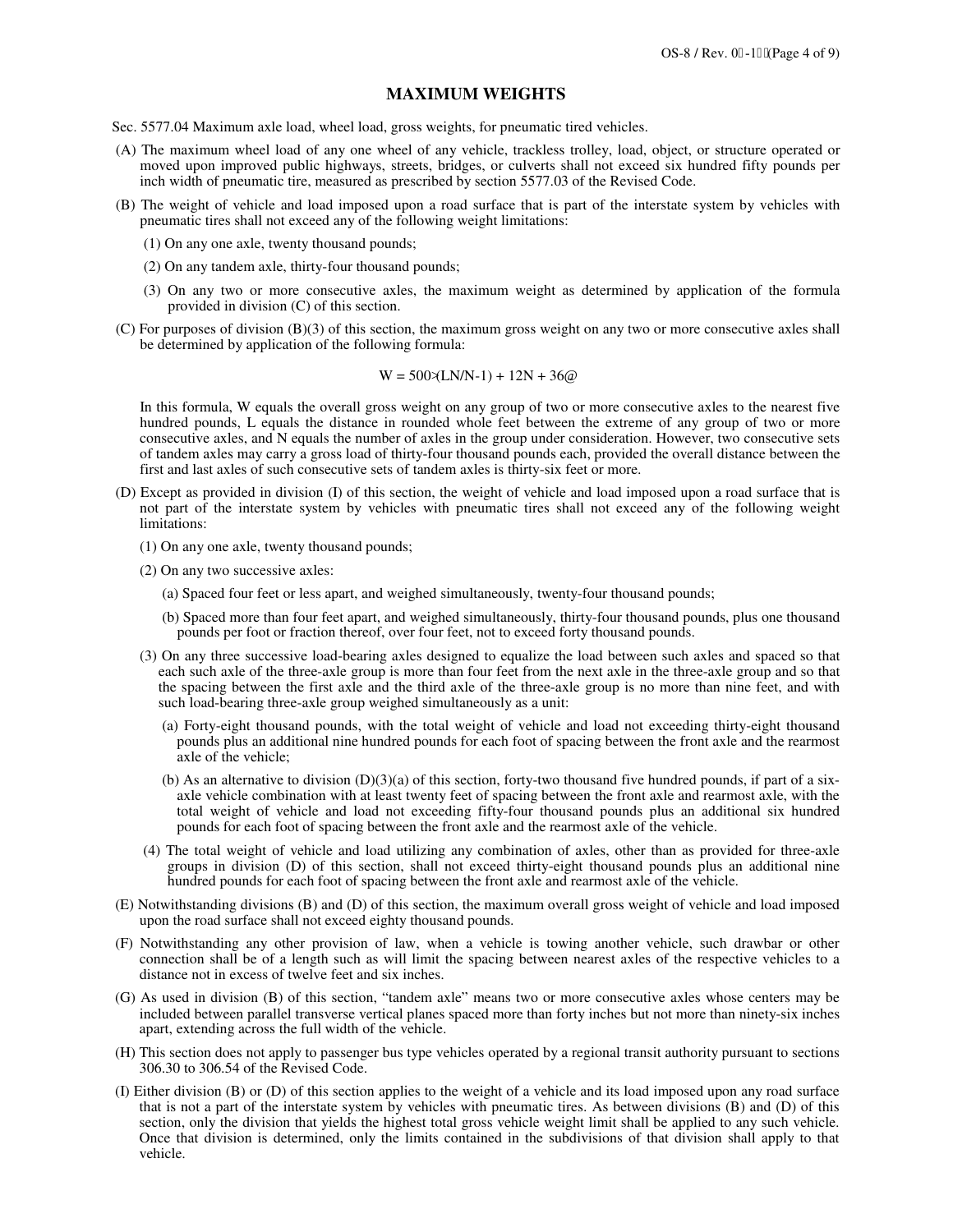#### **FEDERAL BRIDGE FORMULA DEFINITIONS**

The following definitions are used in conjunction with the federal bridge formula table.

GROSS WEIGHT: The weight of a vehicle combination without load plus the weight of any load thereon. The maximum overall gross weight of vehicle and load imposed upon the road surface shall not exceed eighty thousand pounds.

SINGLE AXLE WEIGHT: The total weight imposed upon the road surface by all wheels whose centers may be included between two parallel transverse vertical planes forty inches apart, extended across the full width of the vehicle. The maximum single axle weight shall not exceed twenty thousand pounds.

TANDEM AXLE WEIGHT: The total weight imposed upon the road surface by two or more consecutive axles whose centers may be included between parallel transverse vertical planes spaced more than forty inches but not more than ninety-six inches apart, extending across the full width of the vehicle. The maximum tandem axle weight shall not exceed thirty-four thousand pounds.

CONSECUTIVE AXLE WEIGHT: Any consecutive two or more axles may not exceed the weight as computed by the formula even though the single axles, tandem axles, and gross weights are within the legal requirements.

#### **CHECKING A VEHICLE**

This illustration of a tractor-semitrailer combination is used to illustrate a bridge formula check. Before beginning to check your vehicle, be sure that single axle 1 does not exceed 20,000 lbs., tandem axles 2-3 and 4-5 do not exceed 34,000 lbs. each and that the gross vehicle weight does not exceed 80,000 lbs. If these weight requirements are satisfactory, the following combinations should be checked as follows:



Axle 1 is 12,000 lbs. Axle 2,3,4 and 5 are 17,000 lbs. each and show a spacing violation

Check axles 1 through 3 using the illustration. W (actual weight)

$$
= 12,000 + 17,000 + 17,000 = 46,000
$$
 lbs.

 $N = 3$  axles;

 $L = 21$  feet

W = maximum



 $= 51,500$  lbs.

The actual weight of axles 1 through 3 of the illustrated combination is 46,000 lbs. so the bridge formula requirement is satisfied.

To use the Bridge Formula Table to obtain the maximum load allowed on axles 1 through 3, read down the left column (Distance in feet between ...axles) to  $L = 21$  and across the number of axles to the right to  $N = 3$  (axles).

Now check axles 1 through 5 using the illustration and table. W (actual weight)

 $= 12,000 + 17,000 + 17,000$ 

 $+ 17,000 + 17,000 = 80,000$  lbs.

 $N = 5$  axles;  $L = 51$  feet

W maximum from the table for L of 51 feet and N of 5  $(axles) = 80,000$  lbs.

This axle spacing is satisfactory.

Now check axles 2 through 5 using the illustration and table. W (actual weight)

 $= 17,000 + 17,000 + 17,000 + 17,000$ 

$$
= 68,000
$$
 lbs.

 $N = 4$  axles;  $L = 34$  feet

W maximum from the table for  $L = 34$  feet and  $N = 4$  $(axles) = 64,500$  lbs.

This means the illustration shows a violation; the actual weight of 68,000 lbs. exceeds the maximum allowable weight of 64,500 lbs. for the given axle spacing. To correct the situation, some load must be removed from the vehicle or the 34-foot axle spacing must be increased.

#### **EXCEPTION TO FORMULA**

There is one exception to the use of the formula and table: two consecutive sets of tandem axles may carry a gross load of 34,000 pounds each providing the overall distance between the first and last axles of such consecutive sets of tandem axles is 36 feet of more. For example, a 5-axle tractor-semitrailer may be used to haul a full 34,000 lbs. on the tandem of the tractor (axles 2 and 3) and the tandem of the trailer (axles 4 and 5) providing there is a spacing of 36 or more feet between axles 2 and 5. A spacing of 36 feet or more for axles 2 through 5 is satisfactory for an actual W of 68,000 lbs. even though the formula or table computes W maximum to be 66,000 to 67,500 lbs. for spacing of 36 to 38 feet.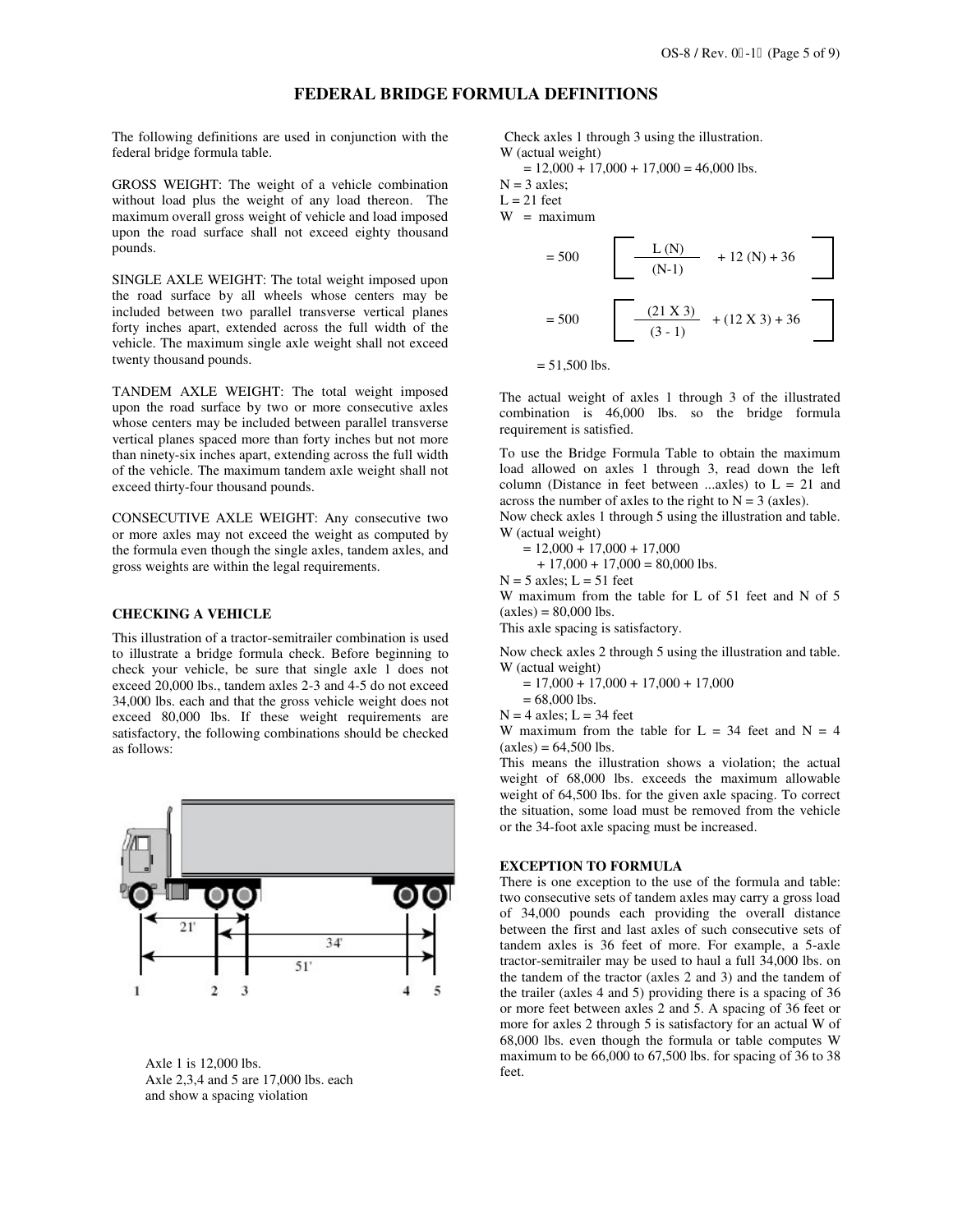#### **FEDERAL BRIDGE FORMULA TABLE**  Permissible Gross Loads for Vehicles in Regular Operation Based on weight formula: **W = 500 [ ( L(N) / (N-1) ) + 12(N) + 36 ]**  $W =$  the maximum weight in pounds that can be carried on a group of two or more axles to the nearest 500 pounds  $L =$  spacing in feet between the outer axles of any two or more consecutive axles  $N =$  number of axles being considered Distance in feet | Naximum load in pounds carried on any group between the extremes of 2 or more consecutive axles of any group of 2 or more consecutive axles | 2 axles | 3 axles | 4 axles | 5 axles | 6 axles | 7 axles 4 34,000 ---------- ---------- ---------- ---------- ---------- 5 34,000 ---------- ---------- ---------- ---------- ---------- 6 34,000 ---------- ---------- ---------- ---------- ---------- 7 34,000 ---------- ---------- ---------- ---------- ---------- 8 and less 34,000 34,000 ---------- ---------- ---------- ---------- More than 8 38,000 42,000 ---------- ---------- ---------- ---------- 9 39,000 42,500 ---------- ---------- ---------- ---------- 10 40,000 43,500 ---------- ---------- ---------- ---------- 11 ---------- 44,000 ---------- ---------- ---------- ---------- 12 ---------- 45,000 50,000 ---------- ---------- ---------- 13 ---------- | 45,500 | 50,500 | --------- | ---------- | ---------14 ---------- 46,500 51,500 ---------- ---------- ---------- 15 ---------- 47,000 52,000 ---------- ---------- ---------- 16 ---------- | 48,000 | 52,500 | 58,000 | ---------- | ----------17 ---------- | 48,500 | 53,500 | 58,500 | --------- | ----------18 ---------- 49,500 54,000 59,000 ---------- ---------- 19 ---------- 50,000 54,500 60,000 ---------- ---------- 20 ---------- 51,000 55,500 60,500 66,000 ---------- 21 ---------- 51,500 56,000 61,000 66,500 ---------- 22 ---------- 52,500 56,500 61,500 67,000 ---------- 23 ---------- 53,000 57,500 62,500 68,000 ---------- 24 ---------- 54,000 58,000 63,000 68,500 74,000 25 ---------- 54,500 58,500 63,500 69,000 74,500 26 ---------- 55,500 59,500 64,000 69,500 75,000 27 ---------- 56,000 60,000 65,000 70,000 75,500 28 ---------- 57,000 60,500 65,500 71,000 76,500 29 ---------- 57,500 61,500 66,000 71,500 77,000 30 ---------- 58,500 62,000 66,500 72,000 77,500 31 ---------- 59,000 62,500 67,500 72,500 78,000 32 ---------- 60,000 63,500 68,000 73,000 78,500 33 ---------- ---------- 64,000 68,500 74,000 79,000 34 | --------- | ---------- | 64,500 | 69,000 | 74,500 | 80,000 35 ---------- ---------- 65,500 70,000 75,000 ---------- 36 ---------- *Exception 66,000* 70,500 75,500 ---------- 37 ---------- *23 U.S.C. 66,500* 71,000 76,000 ---------- 38 ---------- *127 67,500* 71,500 77,000 ---------- 39 ---------- ---------- 68,000 72,500 77,500 ---------- 40 ---------- ---------- 68,500 73,000 78,000 ---------- 41 ---------- ---------- 69,500 73,500 78,500 ---------- 42 ---------- ---------- 70,000 74,000 79,000 ---------- 43 ---------- ---------- 70,500 75,000 80,000 ---------- 44 ---------- ---------- 71,500 75,500 ---------- ---------- 45 ---------- | ----------- | 72,000 | 76,000 | ---------- | ---------46 ---------- ---------- 72,500 76,500 ---------- ---------- 47 ---------- ---------- 73,500 77,500 ---------- ---------- 48 ---------- ---------- 74,000 78,000 ---------- ---------- 49 ---------- ---------- 74,500 78,500 ---------- ---------- 50 ---------- | ----------- | 75,500 | 79,000 | ---------- | ---------51 ---------- | ---------- | 76,000 | 80,000 | ---------- | ----------52 ---------- ---------- 76,500 ---------- ---------- ---------- 53 ---------- ---------- 77,500 ---------- ---------- ---------- 54 ---------- ---------- 78,000 ---------- ---------- ---------- 55 ---------- ---------- 78,500 ---------- ---------- ---------- 56 ---------- ---------- 79,500 ---------- ---------- ---------- 57 ---------- ---------- 80,000 ---------- ---------- ----------

**Maximum Gross Weight allowed in State of Ohio is 80,000 pounds.**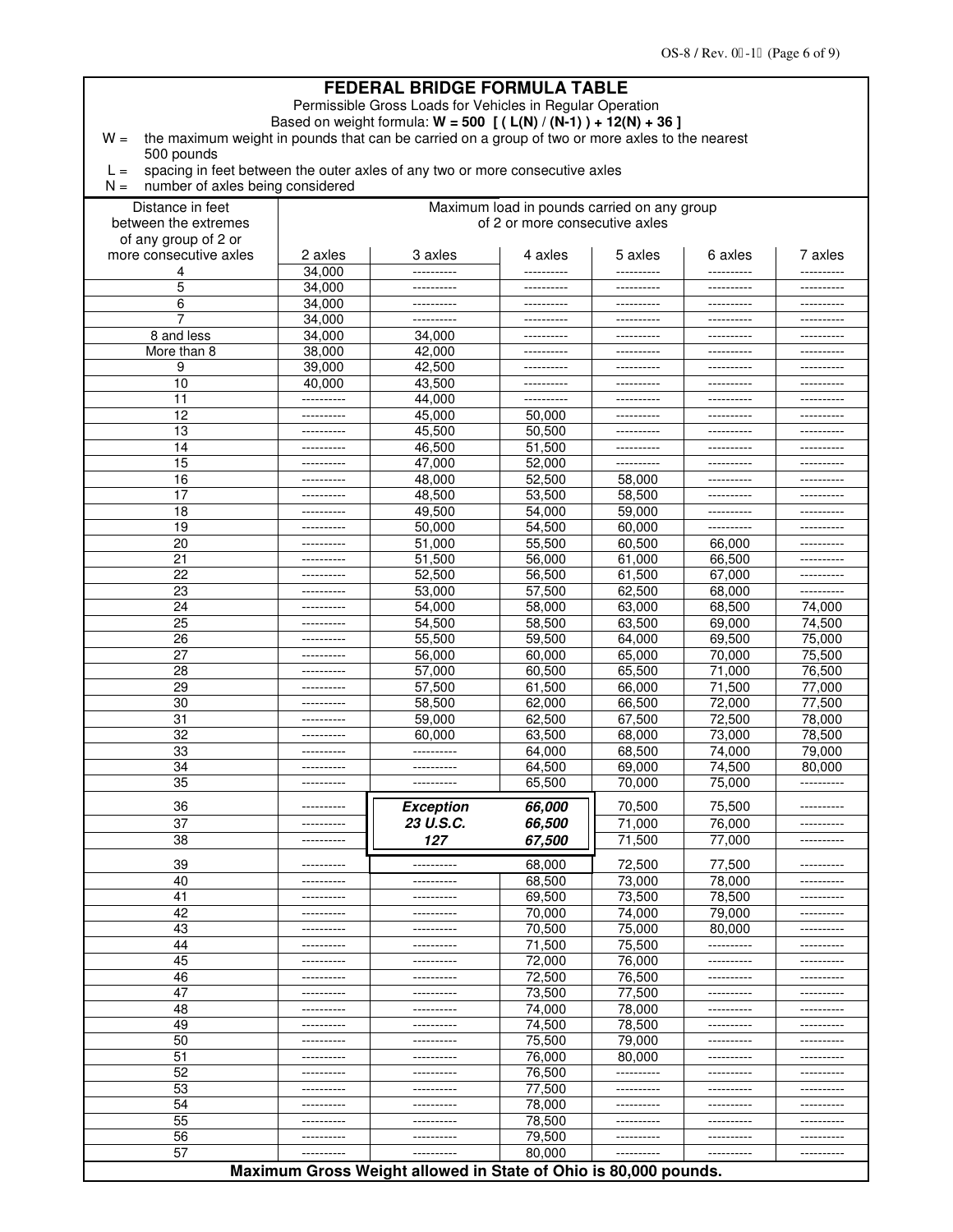| <b>NON-INTERSTATE BRIDGE FORMULA</b> |                                             |                   |      |                   |                   |      |                   |                   |  |  |  |  |
|--------------------------------------|---------------------------------------------|-------------------|------|-------------------|-------------------|------|-------------------|-------------------|--|--|--|--|
| 5577.04 Ohio Revised Code            |                                             |                   |      |                   |                   |      |                   |                   |  |  |  |  |
| Paragraph D                          |                                             |                   |      |                   |                   |      |                   |                   |  |  |  |  |
| Maximum Allowable Load               |                                             |                   |      |                   |                   |      |                   |                   |  |  |  |  |
|                                      | for Various Distances                       |                   |      |                   |                   |      |                   |                   |  |  |  |  |
|                                      | Center to Center of Extreme Axles (in feet) |                   |      |                   |                   |      |                   |                   |  |  |  |  |
| Feet                                 | Table A<br>Pounds                           | Table B<br>Pounds | Feet | Table A<br>Pounds | Table B<br>Pounds | Feet | Table A<br>Pounds | Table B<br>Pounds |  |  |  |  |
| 3                                    | 24,000                                      | X                 | 18   | 54,200            | X                 | 34   | 68,600            | 74,400            |  |  |  |  |
| 4                                    | 24,000                                      | X                 | 19   | 55,100            | X                 | 35   | 69,500            | 75,000            |  |  |  |  |
| 4.5                                  | 35,000                                      | X                 | 20   | 56,000            | 66,000            | 36   | 70,400            | 75,600            |  |  |  |  |
| 5                                    | 35,000                                      | X                 | 21   | 56,900            | 66,600            | 37   | 71,300            | 76,200            |  |  |  |  |
| 6                                    | 36,000                                      | X                 | 22   | 57,800            | 67,200            | 38   | 72,200            | 76,800            |  |  |  |  |
| 7                                    | 37,000                                      | X                 | 23   | 58,700            | 67,800            | 39   | 73,100            | 77,400            |  |  |  |  |
| 8                                    | 38,000                                      | Χ                 | 24   | 59,600            | 68,400            | 40   | 74,000            | 78,000            |  |  |  |  |
| 9                                    | 39,000                                      | X                 | 25   | 60,500            | 69,000            | 41   | 74,900            | 78,600            |  |  |  |  |
| 10                                   | 40,000                                      | X                 | 26   | 61,400            | 69,600            | 42   | 75,800            | 79,200            |  |  |  |  |
| 11                                   | 47,900                                      | X                 | 27   | 62,300            | 70,200            | 43   | 76,700            | 79,800            |  |  |  |  |
| 12                                   | 48,800                                      | X                 | 28   | 63,200            | 70,800            | 44   | 77,600            | 80,000            |  |  |  |  |
| 13                                   | 49,700                                      | X                 | 29   | 64,100            | 71,400            | 45   | 78,500            | 80,000            |  |  |  |  |
| 14                                   | 50,600                                      | X                 | 30   | 65,000            | 72,000            | 46   | 79,400            | 80,000            |  |  |  |  |
| 15                                   | 51,500                                      | X                 | 31   | 65,900            | 72,600            | 47   | 80,000            | 80,000            |  |  |  |  |
| 16                                   | 52,400                                      | X                 | 32   | 66,800            | 73,200            | 48   | 80,000            | 80,000            |  |  |  |  |
| 17                                   | 53,300                                      | X                 | 33   | 67,700            | 73,800            |      |                   |                   |  |  |  |  |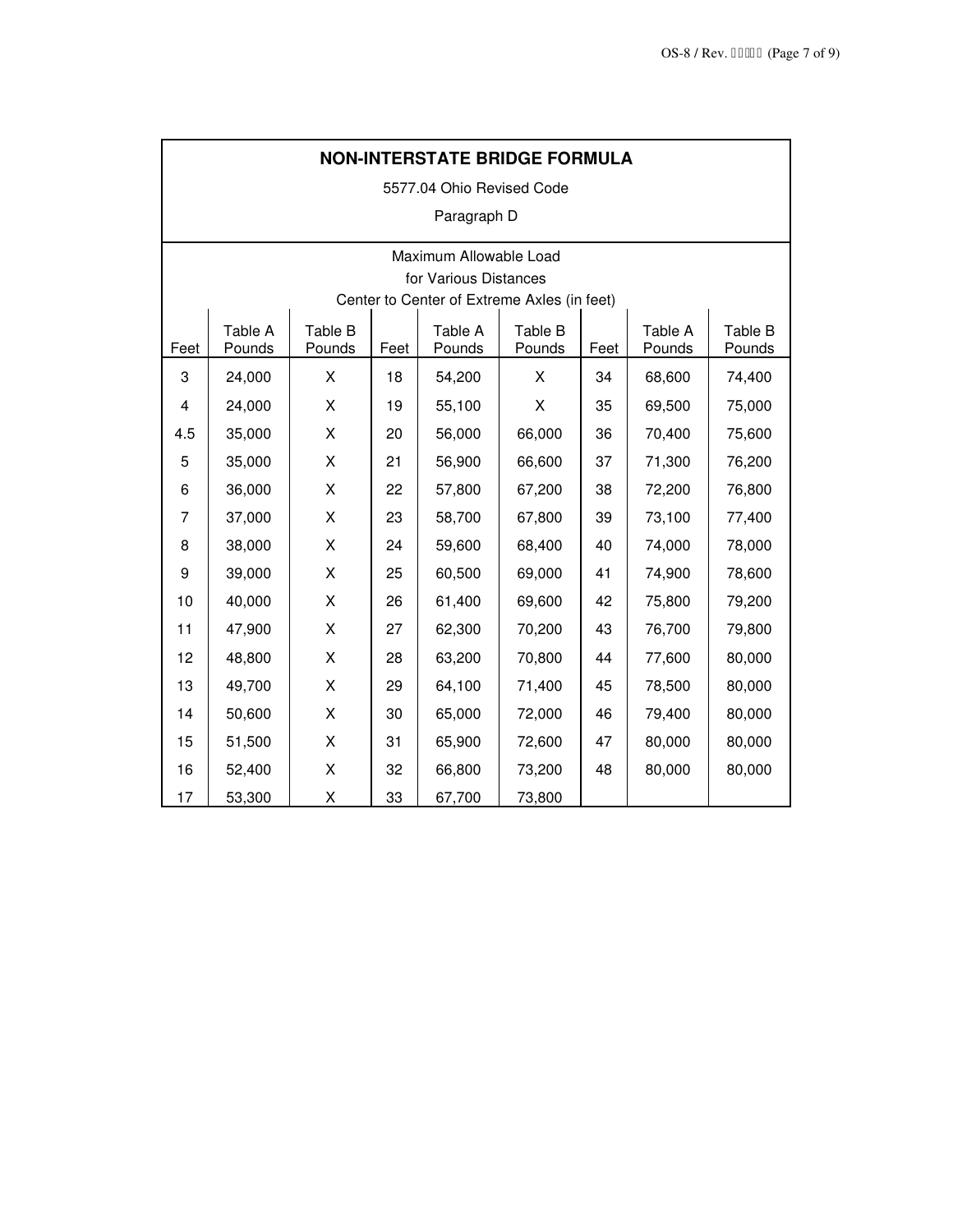### **5577.15 APPLICATION OF SIZE AND WEIGHT PROVISIONS OF CHAPTER.**

- (A) The size and weight provisions of this chapter do not apply to a person who is engaged in the initial towing or removal of a wrecked or disabled motor vehicle from the site of an emergency on a public highway where the vehicle became wrecked or disabled to the nearest site where the vehicle can be brought into conformance with the requirements of this chapter or to the nearest qualified repair facility.
- (B) Any subsequent towing of a wrecked or disabled vehicle shall comply with the size and weight provisions of this chapter.
- (C) No court shall impose any penalty prescribed in section 5577.99 of the Revised Code or the civil liability established in section 5577.12 of the Revised Code upon a person towing or removing a vehicle in the manner described in division (A) of this section.

#### **4511.04 EXCEPTION TO TRAFFIC RULES.**

- (A) Sections 4511.01 to 4511.18, 4511.20 to 4511.78, 4511.99, and 4513.01 to 4513.37 of the Revised Code do not apply to persons, teams, motor vehicles, and other equipment while actually engaged in work upon the surface of a highway within an area designated by traffic control devices, but apply to such persons and vehicles when traveling to or from such work.
- (B) The driver of a highway maintenance vehicle owned by this state or any political subdivision of this state, while the driver is engaged in the performance of official duties upon a street or highway, provided the highway maintenance vehicle is equipped with flashing lights and such other markings as are required by law and such lights are in operation when the driver and vehicle are so engaged, shall be exempt from criminal prosecution for violations of sections 4511.22, 4511.25, 4511.26, 4511.27, 4511.28, 4511.30, 4511.31, 4511.33, 4511.35, 4511.66, 4513.02, and 5577.01 to 5577.09 of the Revised Code.
- (C)(1) This section does not exempt a driver of a highway maintenance vehicle from civil liability arising from a violation of section 4511.22, 4511.25, 4511.26, 4511.27, 4511.28, 4511.30, 4511.31, 4511.33, 4511.35, 4511.66, or 4513.02 or sections 5577.01 to 5577.09 of the Revised Code.
	- (2) This section does not exempt the driver of a vehicle that is engaged in the transport of highway maintenance equipment from criminal liability for a violation of sections 5577.01 to 5577.09 of the Revised Code.
- (D) As used in this section, "highway maintenance vehicle" means a vehicle used in snow and ice removal or road surface maintenance, including a snow plow, traffic line striper, road sweeper, mowing machine, asphalt distributing vehicle, or other such vehicle designed for use in specific highway maintenance activities.